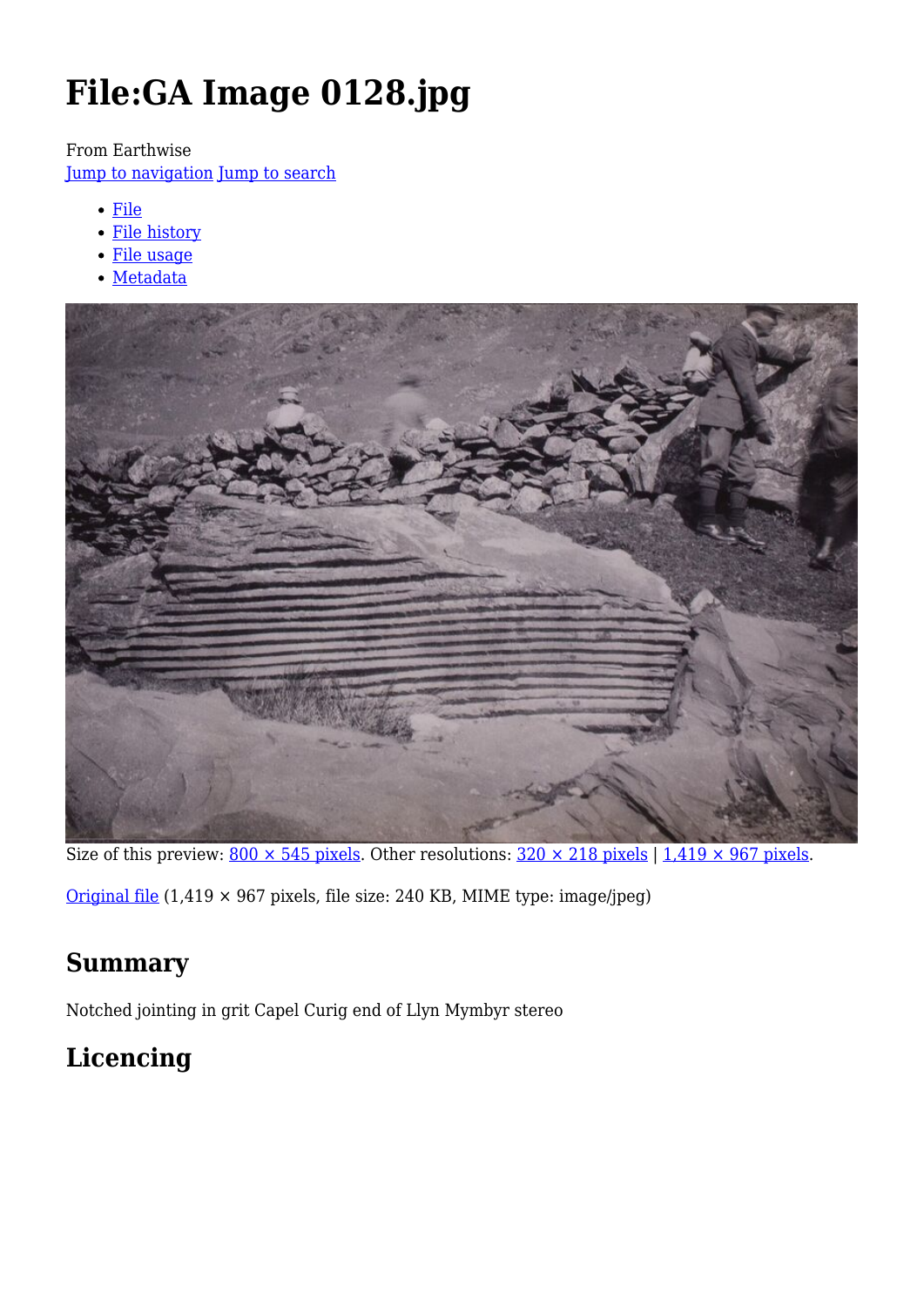Download of 1000 x 1000 pixel images is free for all non-commercial use - all we ask in return is for you to acknowledge BGS when using our images. Click our Terms and Conditions link below for information on acknowledgement text, and to find out about using our images commercially.

#### **Copyright**

The images featured on this site unless otherwise indicated are copyright material of the UK Research and Innovation (UKRI), of which the British Geological Survey is a component body. The British Geological Survey encourages the use of its material in promoting geological and environmental sciences. The images may be reproduced free of charge for any non-commercial use in any format or medium provided they are reproduced accurately and not used in a misleading or derogatory context. Where any images on this site are being republished or copied to others, the source of the material must be identified and the copyright status acknowledged. The permission to reproduce UKRI protected material does not extend to any images on this site which are identified as being the copyright of a third party. Authorisation to reproduce such material must be obtained from the copyright holders concerned.

#### **Non-commercial Use**

Use of the images downloaded from this site and reproduced digitally or otherwise may only be used for non-commercial purposes, which are:-

- Private study or research for a non-commercial purpose
- Education for teaching, preparation and examination purposes

When using the images please credit 'British Geological Survey' and include the catalogue reference ('P Number') of the item to allow others to access the original image or document. Noncommercial users of the images from this site are restricted to downloading no more than 30 images, without seeking further permission from [enquiries@bgs.ac.uk](mailto:enquiries@bgs.ac.uk)

#### **Commercial Use**

For commercial use of these images for which higher resolution images are available, individual permissions and/or licences arrangements should be agreed by contacting [enquiries@bgs.ac.uk](mailto:enquiries@bgs.ac.uk) Commercial use will include publications in books (including educational books), newspapers, journals, magazines, CDs and DVDs, etc, where a cover charge is applied; broadcasts on TV, film and theatre; and display in trade fairs, galleries, etc. If you are in doubt as to whether your intended use is commercial, please contact [enquiries@bgs.ac.uk](mailto:enquiries@bgs.ac.uk)

#### **Warranty**

Use of the images downloaded from this site is at the users own risk. UKRI gives no warranty as to the quality of the images or the medium on which they are provided or their suitability for any use.

#### **Ordnance Survey topography**

Maps and diagrams in Earthwise use topography based on Ordnance Survey mapping. The National Grid and other Ordnance Survey data ©Crown Copyright and database rights 2015. Ordnance Survey Licence No. 100021290 EUL.

# **File history**

Click on a date/time to view the file as it appeared at that time.

| Date/Time                       | <b>Thumbnail</b> | <b>Dimensions</b>              | User                                          | <b>Comment</b>                                                             |
|---------------------------------|------------------|--------------------------------|-----------------------------------------------|----------------------------------------------------------------------------|
| current 16:07, 7 September 2020 |                  | $1,419 \times 967$<br>(240 KB) | Zebrina<br>$(\mathrm{talk} \mid$<br>contribs) | Notched jointing<br>in grit Capel<br>Curig end of<br>Llyn Mymbyr<br>stereo |

You cannot overwrite this file.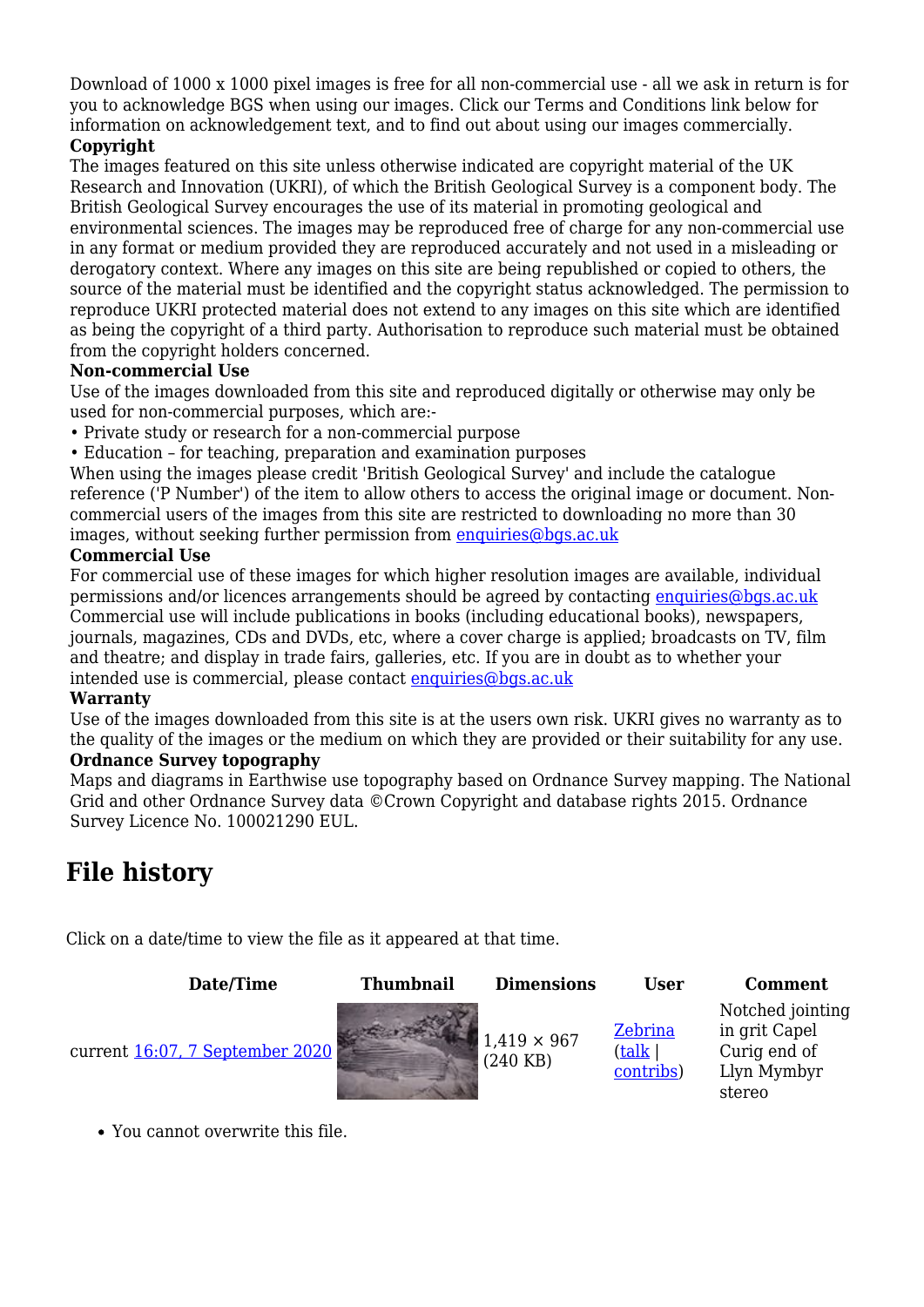# **File usage**

The following page links to this file:

[Elsie Giles photographs: Series 25-34. 1926–1934 - index, GA 'Carreck Archive'](http://earthwise.bgs.ac.uk/index.php/Elsie_Giles_photographs:_Series_25-34._1926%E2%80%931934_-_index,_GA_%27Carreck_Archive%27)

# **Metadata**

This file contains additional information, probably added from the digital camera or scanner used to create or digitise it.

If the file has been modified from its original state, some details may not fully reflect the modified file.

Author Bob **Date and time of data generation** 10:09, 6 September 2020 **Date and time of digitising** 10:09, 6 September 2020 **DateTimeOriginal subseconds** 71 **DateTimeDigitised subseconds** 71 Retrieved from ['http://earthwise.bgs.ac.uk/index.php?title=File:GA\\_Image\\_0128.jpg&oldid=50011](http://earthwise.bgs.ac.uk/index.php?title=File:GA_Image_0128.jpg&oldid=50011)' [Categories:](http://earthwise.bgs.ac.uk/index.php/Special:Categories)

- [License tags](http://earthwise.bgs.ac.uk/index.php/Category:License_tags)
- [Geologists' Association images](http://earthwise.bgs.ac.uk/index.php/Category:Geologists%27_Association_images)

# **Navigation menu**

## **Personal tools**

- Not logged in
- [Talk](http://earthwise.bgs.ac.uk/index.php/Special:MyTalk)
- [Contributions](http://earthwise.bgs.ac.uk/index.php/Special:MyContributions)
- [Log in](http://earthwise.bgs.ac.uk/index.php?title=Special:UserLogin&returnto=File%3AGA+Image+0128.jpg&returntoquery=action%3Dmpdf)
- [Request account](http://earthwise.bgs.ac.uk/index.php/Special:RequestAccount)

#### **Namespaces**

- [File](http://earthwise.bgs.ac.uk/index.php/File:GA_Image_0128.jpg)
- [Discussion](http://earthwise.bgs.ac.uk/index.php?title=File_talk:GA_Image_0128.jpg&action=edit&redlink=1)

 $\Box$ 

### **Variants**